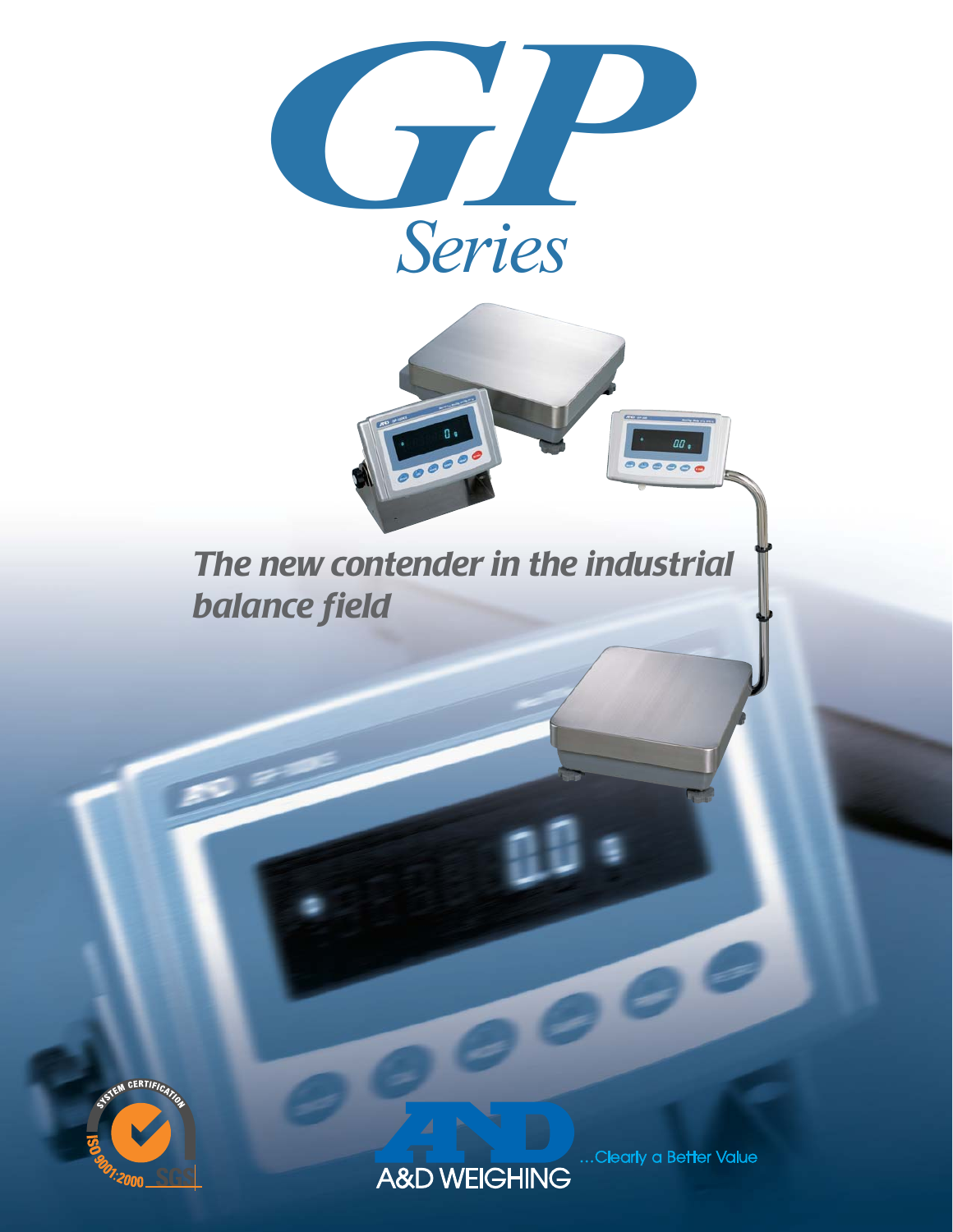# *The World's Mos The World's Most*



*The GP Series incorporates our enhanced weighing sensor, the Double Leveraged Super Hybrid Sensor(SHS). Building on the basic SHS features of speed and stabilization, our enhanced SHS technology brings the most accurate weighing results to industrial balances in the 12kg to 101kg capacities class.*



### *Internal Calibration*

The GP internal calibration with an internal mass saves time and money. External calibration requires a great deal of skill, time and an expensive external mass. With our internal calibration with internal mass, the balance is calibrated very quickly.

- $\blacksquare$  Automatic Self Calibration  $-$  Self-calibrates automatically when the balance detects ambient temperature changes.
- One Touch Automatic Calibration Allows you to calibrate the balance on demand with just the push of a button.
- Calibration is essential for accuracy in weighing. For example, in high resolution balances, changes in sensitivity drift can be caused by changes in the ambient temperature. Take the GP-30K for example, the weight might change by 0.9g with a change of 10°C (Sample's weight: 30kg).
- Thanks to our Double Leveraged Super Hybrid Sensor, the GP's motor-driven internal calibration mass is equivalent to a 50kg calibration mass in terms of top loading capacity on the weighing pan. The adjusted weighing accuracy is within  $\pm$ 15 digits in relation to the weighing capacity while conforming to the OIML's Class II balances definitions after using GP's internal calibration mass.



WinCT (Windows Communication Tools Software), provides easy transmission of weighing data from A&D balances to a computer using the RS-232C interface. Speed of data transfer into Windows applications in a manageable format is limited only by the computer's capabilities.

### *RS-232C Interface*

Using a USB/ RS-232C Converter, you can transfer data between a USB-equipped PC and a GP balance. This also makes your GP balance hot-swappable meaning that there is no need to turn the balance and/or computer off before disconnecting the balance.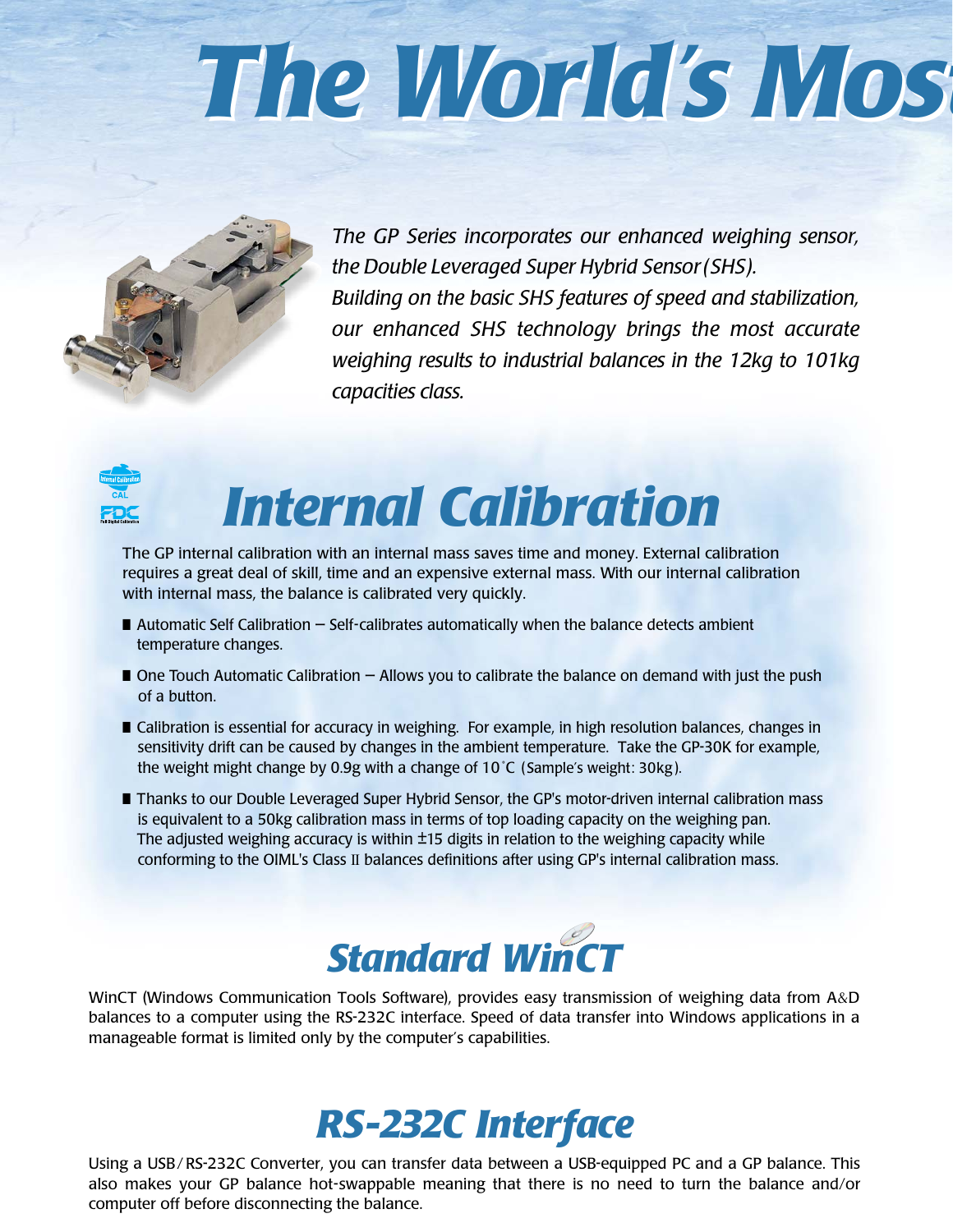# *t User-Friendly Indus t User-Friendly Indus*

**CANADARY** 

00.

 $O$  $O$  $O$  $A$ 

### GP-S *with detached display unit*

 $\frac{1}{\sqrt{1-\frac{1}{2}}\sqrt{1-\frac{1}{2}}\sqrt{1-\frac{1}{2}}\sqrt{1-\frac{1}{2}}\sqrt{1-\frac{1}{2}}\sqrt{1-\frac{1}{2}}\sqrt{1-\frac{1}{2}}\sqrt{1-\frac{1}{2}}\sqrt{1-\frac{1}{2}}\sqrt{1-\frac{1}{2}}\sqrt{1-\frac{1}{2}}\sqrt{1-\frac{1}{2}}\sqrt{1-\frac{1}{2}}\sqrt{1-\frac{1}{2}}\sqrt{1-\frac{1}{2}}\sqrt{1-\frac{1}{2}}\sqrt{1-\frac{1}{2}}\sqrt{1-\frac{1}{2}}\sqrt{1-\frac{1}{2}}\sqrt{1-\frac$ 

GP-30KS - (31kg/0.1g)  $GP-32KS - (6.1kg/0.1g^* \cdot 31kg/1g)$  $GP-60KS - (61kg/1g)$  $GP-61KS - (61kg/0.1g)$  $GP-100KS - (101kg/1g)$ 



# GP<sub>Series</sub>

### *with Swing Arm display type*

GP-12K (12kg/0.1g) GP-20K (21kg/0.1g) GP-30K (31kg/0.1g) GP-40K (41kg/0.5g)

 $GP-32K$  (6.1kg/0.1g\* $\cdot$ 31kg/1g)  $GP-102K$  (61kg/1g\* $\cdot$ 101kg/10g) GP-60K (61kg/1g) GP-61K (61kg/0.1g) GP-100K (101kg/1g)

#### \* **SmartRange**

The GP-32K/KS and GP-102K have both precision and standard ranges. The precision range has a higher resolution and the standard one has a normal resolution. Pressing the RE-ZERO key allows weighing in the precision range, regardless of the tare value. The **SmartRange** function enables you to weigh or add samples in the precision range without removing the container and/or those objects that have been placed on the pan.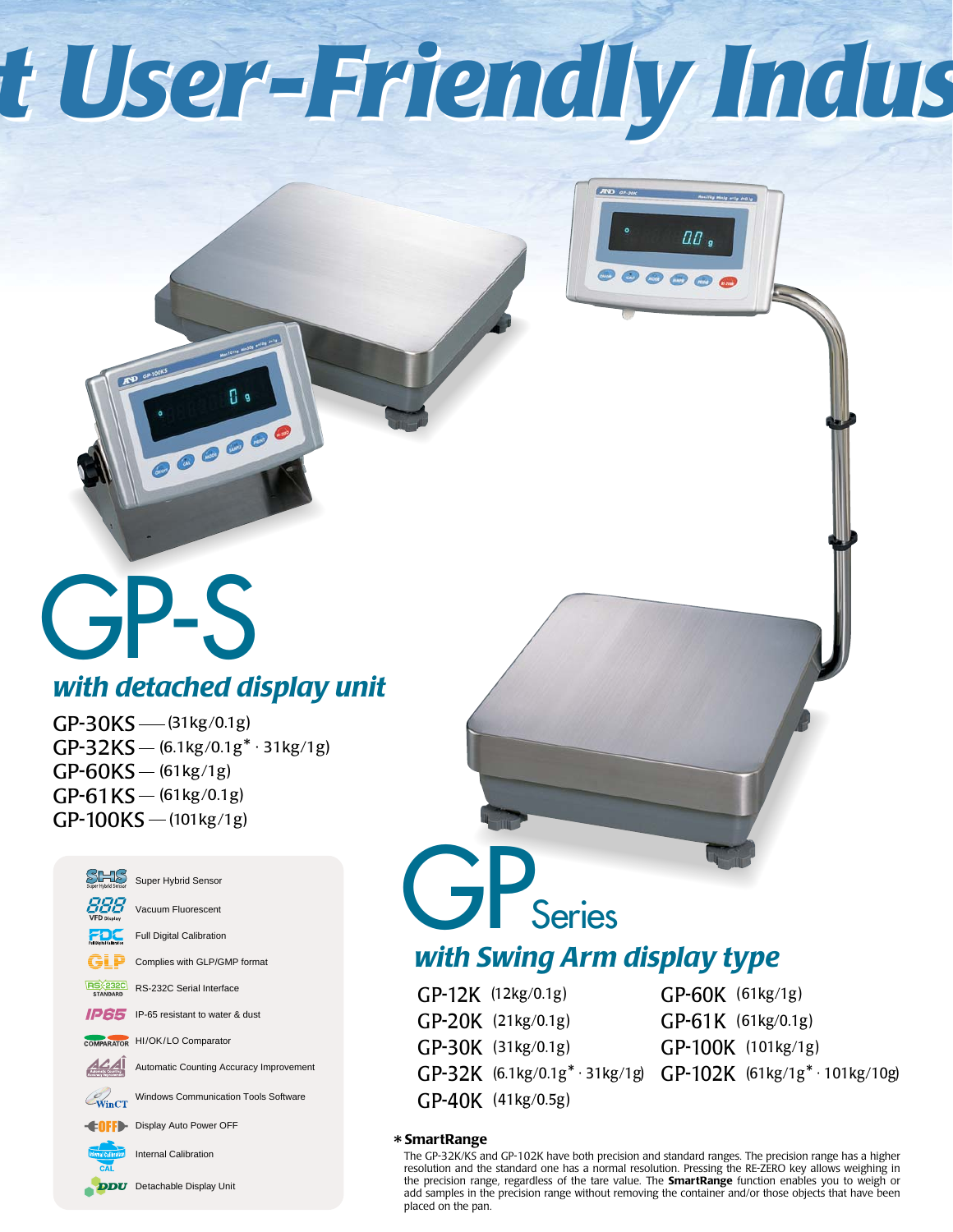# *strial Balances… strial Balances…*

*Swing Arm Display*

*Compliant with IP65 ( resistant to dust, water and moisture)*







*EEE* Easy to see–even in the dark / Wide angle view prevents mistakes



#### **ANIMAL**



*Animal Weighing Mode* allows you to quickly and accurately determine the weight of any live or unstable subject. Optional animal weighing pan (GP-12) is available.



#### *Automatic Counting Accuracy*

**Improvement (ACAI)** is a novel and useful approach to ensuring the utmost in performance when counting even the smallest of items. ACAI automatically updates and refines the average piece weight used to determine the total quantity.



*Automatic Adjustable Environment Setting* Automatically adapts to the most suitable Environment Response Setting with one-touch key operation. The response annunciator displays "FAST", "MID" and "SLOW."

*Manual Response Adjustment* can be set by pressing the MODE key and response speed can be adjusted to FAST, MID or SLOW.



*Percentage Function* facilitates an effective and quick comparison of a sample or commodity against a known reference mass.

Simply place an object on the pan to register its weight as 100%. Place another object on the pan to compare its weight in percentage mode.

#### COMPARATOR

20000  $\circ$ 

**Standard Comparator Function offers** increased flexibility and compatibility for a vast number of applications. You can input a target weight and weigh heavier or lighter items using either the keyboard or by placing samples on the pan. HI, OK or LO will be indicated on the display to show the comparison results.



*Overall Capacity Indication* is a unique and helpful feature. By indicating how much of the balance's capacity has been filled, the risk of overloading the balance is minimized.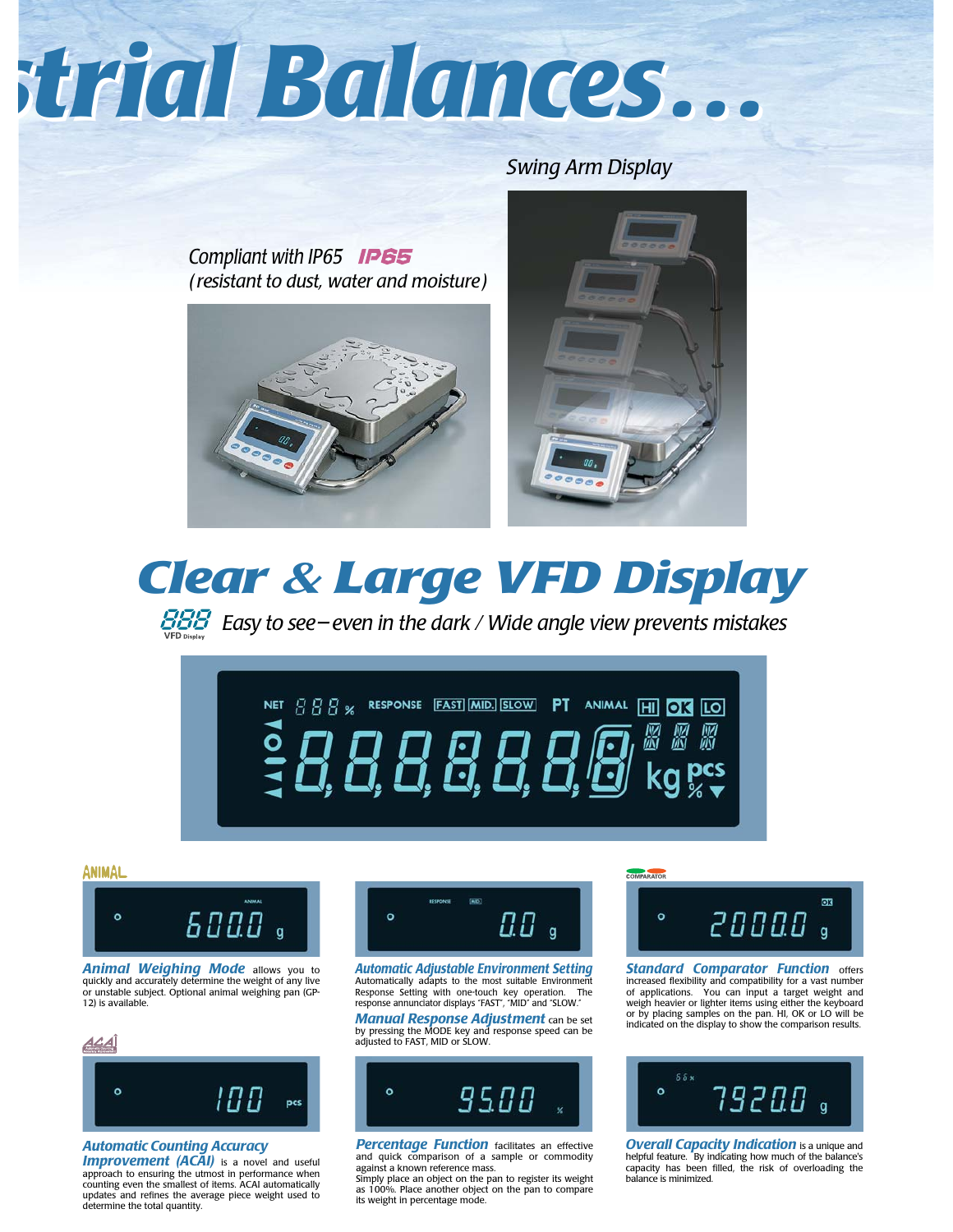#### *IP-65 Splash Proof Keyboard, Display and Base Units*

Balances protected from dust and spills up to IP65 level

#### *GLP/GMP/ISO Compliance* GLP.

Allows GLP, GMP and ISO balance management by outputting the Balance ID number and data used to calibrate the balance. The data can be output to A&D's AD-8121B printer or a PC, indicating date, time, Balance ID number, serial number and calibration data.

| 10DEL -   | $GP-30K$         |
|-----------|------------------|
| 5/N       | 01234567         |
| ID        | <b>ABCDEFG</b>   |
| DATE      | 2001/05/15       |
| TIME      | 12:34:56         |
|           | CALIBRATED(INT.) |
| SIGNATURE |                  |

**\^^^^^^^^^^^^^^** 

#### **RS** 232C

#### *Standard RS-232C*

Bi-directional communication with a PC or direct connection to a printer

#### *Commands*

A PC can control the balance by sending commands to the balance.

- Command to query weighing data
- Command to control the balance
- Command to control the memory function
- Command to control the comparator function

#### *ID Number*

The balance ID number can be set. It is used to identify the balance when GLP is used. The ID number is memorized and maintained once it is fixed, even if the AC adaptor is removed.

#### *Optional Underhook*

Ideal for density determination and weighing magnetic substances

• GP-20 Underhook for GP-12K/20K/30K/32K/40K/30KS/32KS

• GP-21 Underhook for GP-60K/61K/100K/102K/60KS/61KS/100KS

#### *Density Determination of a Solid Object*

The GP has a density determination mode, which is available after changing the internal parameter settings.

Once the object's weight in the air, in liquid and the liquid density are input, the solid density will be calculated. It is useful to determine concrete's density.

#### *Enlargement Indication of HI, OK, LO Symbols*

Press the MODE key during usual HI, OK or LO indication to switch the display from  $\boxed{3.0000 \text{kg H}}$  to  $\boxed{\text{H}}$  kg The letters (HI, for example) can be enlarged.

#### *Accumulation of Weighing Results*

GP can accumulate the weighing results and then display and output them.

#### *Data Memory*

Format the data memory function for:

- 200 sets of weighing data
- 100 sets of weighing data with Time & Date
- 20 sets of Tare values
- 50 sets of GLP data—Time & Date, Calibration data, ID number and Serial number
- 50 sets of Unit weight for Counting mode
- 20 sets of comparator Upper & Lower limits

#### *Time* **&** *Date*

Standard Time & Date function complies with GLP and Interval weighing in the Data memory function.

#### *Auto Self Checking*

Automatically and independently checks when setting the Automatic adjustment environment.

#### *Interval Time Setting*

Weighing intervals of 2, 5, 10, 30 seconds and 1, 2, 5, 10 minutes in the Data memory function.

#### *Auto Re-Zero*

Re-Zeros automatically after data output

#### *Large Stainless Steel Weighing Pan*

384mm x 344mm for GP-12K/20K/30K/32K/40K/60K/61K 30KS/32KS/60KS/61KS 386mm x 346mm for GP-100K/102K /100KS

#### *Multiple Weighing Units* **&** *Programmable Unit*

Uses programmable or standard units of measurement (g, kg, lb, OZ, ct, dwt, OZt, mom, TL, MS, tola and DS )

#### *Air Bubble Leveling*

Easy to adjust the level of the balance

#### *SmartRange*

For more accurate weighing, SmartRange function is provided on the GP-32K/GP-32KS (6.1kg  $x$  0.1g/31kg  $x$  1g) and GP-102K (61kg x 1g/101kg x 10g).

#### *Built-In Internal Calibration Mass*

The GP has a built-in internal calibration mass. Internal calibration mass is equivalent to a 50kg calibration mass in terms of top loading capacity on the weighing pan.

#### *Display Auto Power OFF* **40FF**

Display turns off after 10 minutes of inactivity, which can be disabled when not needed.

#### *Auto Power ON*

Plug it in and it turns ON without pressing the ON/OFF key.